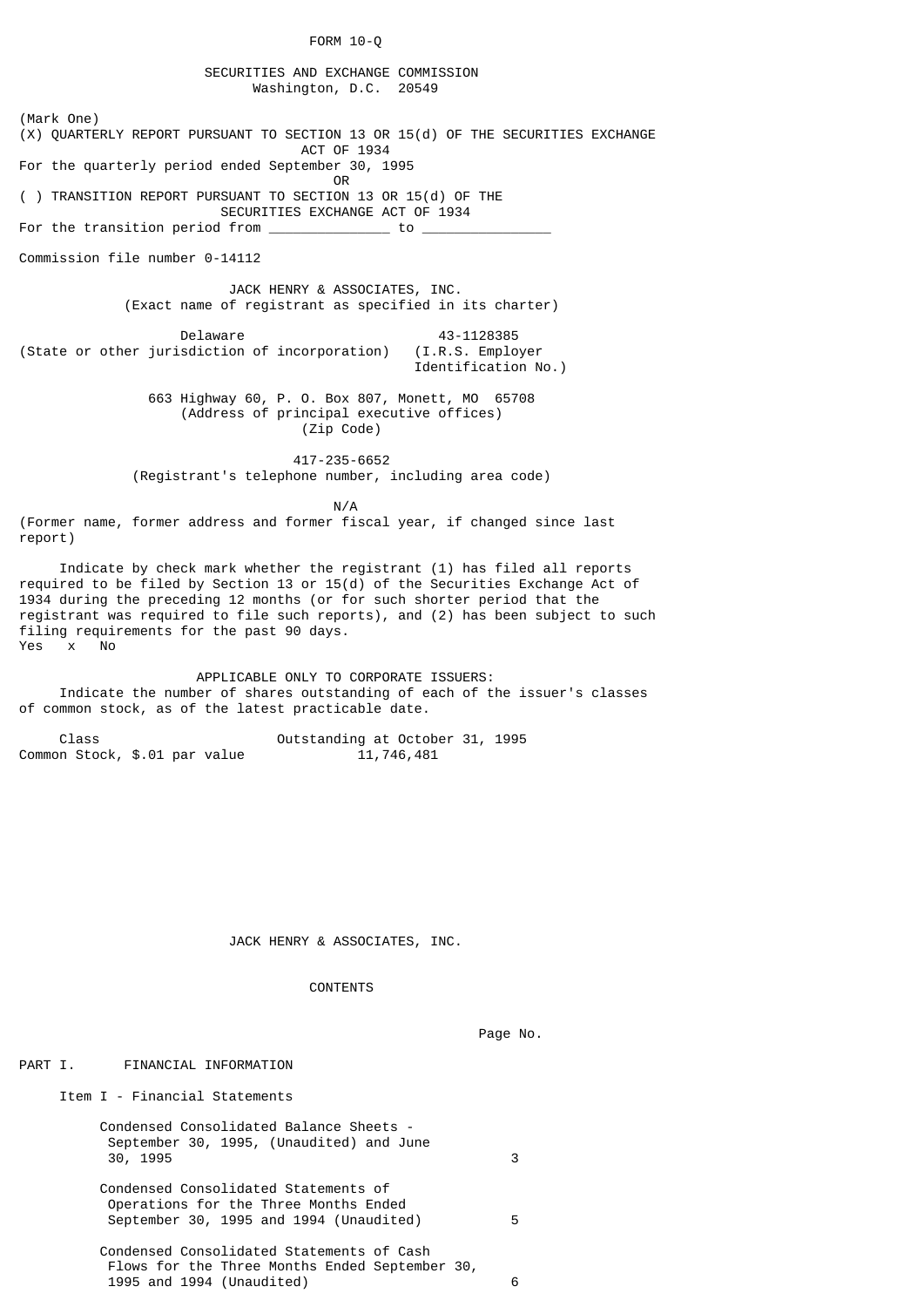|  | Notes to the Condensed Consolidated Financial<br>Statements                                          | 7               |
|--|------------------------------------------------------------------------------------------------------|-----------------|
|  | Item 2 - Management's Discussion and Analysis of<br>Results of Operations and Financial<br>Condition | 9               |
|  | Part II.       OTHER INFORMATION                                                                     |                 |
|  | Item 4 - Submission of Matters to a Vote of<br>Security Holders                                      | 12 <sup>7</sup> |
|  | Item 5 - Other Information                                                                           | 12              |
|  | Item 6 - Exhibits and Reports on Form 8-K                                                            | 12              |

Part I. Financial Information Item 1. Financial Statements

Part

# JACK HENRY & ASSOCIATES, INC. AND SUBSIDIARIES CONSOLIDATED BALANCE SHEETS (In Thousands of Dollars, Except Share Data)

|                                                                                                                                       | September 30,<br>1995<br>(Unaudited) | June 30,<br>1995                    |
|---------------------------------------------------------------------------------------------------------------------------------------|--------------------------------------|-------------------------------------|
| <b>ASSETS</b>                                                                                                                         |                                      |                                     |
| Current assets:<br>Cash<br>Short-term investments<br>Receivables<br>Prepaid expenses and other                                        | \$5,012<br>3,609<br>6,778<br>2,893   | \$3,423<br>4,650<br>16,740<br>2,661 |
| Total current assets                                                                                                                  | \$18,292                             | \$27,474                            |
| Property and equipment, net                                                                                                           | 11,917                               | 10,302                              |
| Other assets:<br>Intangible assets, net of amortization<br>Computer software<br>Investments and other<br>Marketable equity securities | \$17,789<br>1,778<br>1,643<br>3      | \$17,790<br>1,740<br>1,415          |
| Total other assets                                                                                                                    | \$21,213                             | \$20,945                            |
| Total assets                                                                                                                          | \$51,422                             | \$58,721                            |

| LIABILITIES AND STOCKHOLDERS' EQUITY | September 30,<br>1995<br>(Unaudited) | June 30,<br>1995 |
|--------------------------------------|--------------------------------------|------------------|
| Current liabilities:                 |                                      |                  |
| Accounts payable                     | \$1,918                              | \$5,124          |
| Accrued expenses                     | 1,562                                | 2,468            |
| Income taxes                         | 1,654                                |                  |
| Accrued acquisition costs            | 500                                  | 5,398            |
| Deferred revenue                     | 13, 114                              | 15,150           |
| Total current liabilities            | \$18,748                             | \$28,140         |
|                                      |                                      |                  |
| Deferred income taxes                | 1,097                                | 1,097            |
| Total liabilities                    | \$19,845                             | \$29,237         |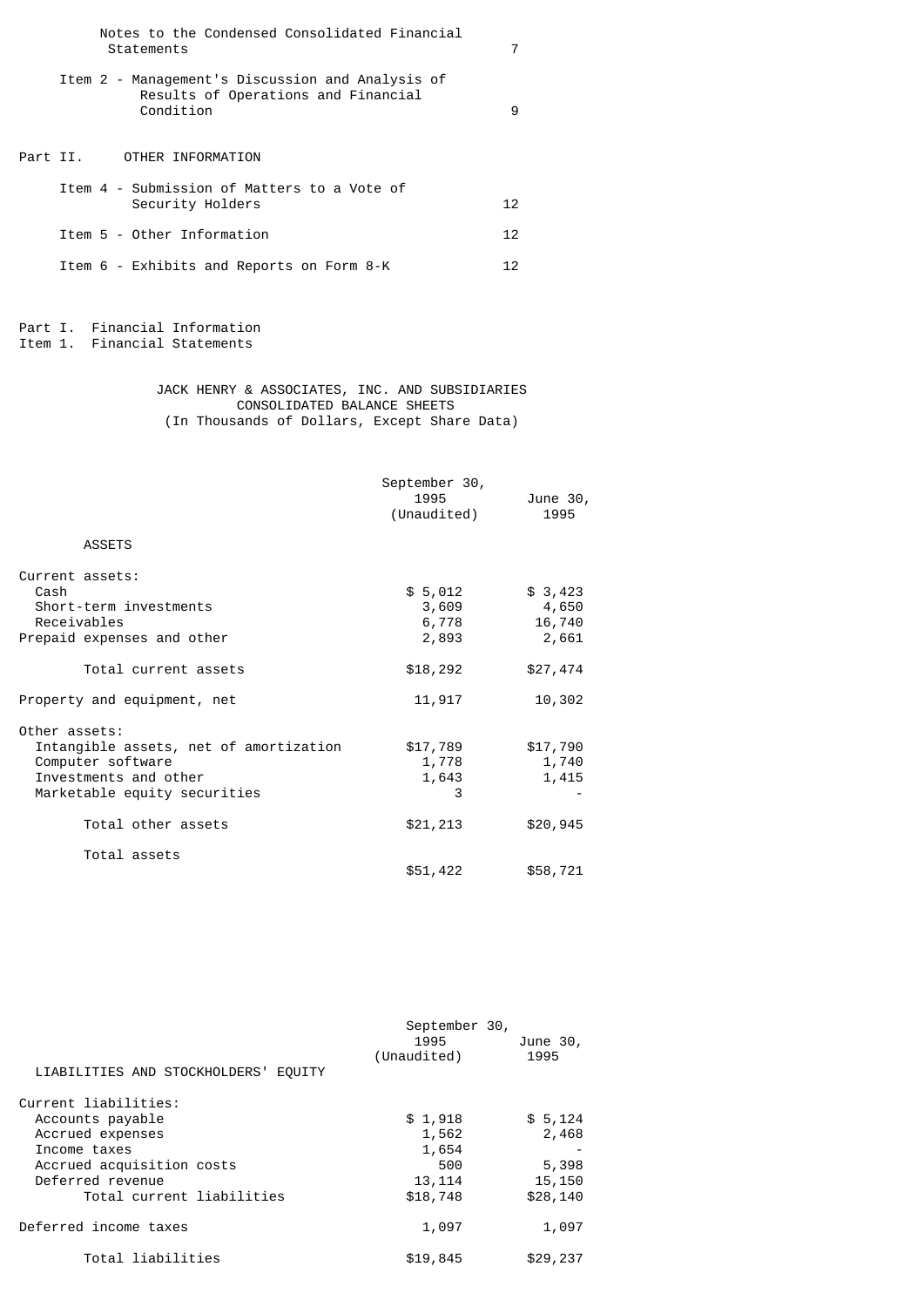| Stockholders' equity:<br>Preferred stock - \$1.00 par value;<br>500,000 shares authorized;<br>none issued<br>Common stock - \$0.01 par value;<br>30,000,000 shares authorized;<br>11,744,148 issued @ 9/30/95 |          |          |
|---------------------------------------------------------------------------------------------------------------------------------------------------------------------------------------------------------------|----------|----------|
| 11,732,028 issued @ 6/30/95                                                                                                                                                                                   | \$ 118   | \$ 117   |
| Additional paid-in capital                                                                                                                                                                                    | 9,095    | 9,425    |
| Retained earnings                                                                                                                                                                                             | 22,364   | 19,942   |
| Total stockholders' equity                                                                                                                                                                                    | \$31,577 | \$29,484 |
| Total liabilities and<br>stockholders' equity                                                                                                                                                                 | \$51,422 | \$58,721 |

The accompanying notes are an integral part of these consolidated financial statements.

# JACK HENRY & ASSOCIATES, INC. CONSOLIDATED STATEMENTS OF OPERATIONS (In Thousands, Except Per Share Data) (Unaudited)

|                                                               | Quarter Ended<br>September 30, |                |
|---------------------------------------------------------------|--------------------------------|----------------|
|                                                               | 1995                           | 1994           |
| Revenues:<br>Software licensing & installation                | \$4,842                        | \$3,513        |
| Maintenance/support & service<br>Hardware sales & commissions | 5,451<br>5,857                 | 2,557<br>3,579 |
| Total revenues                                                | \$16,150                       | \$9,649        |
| Cost of sales:<br>Cost of hardware                            | 4,007                          | 2,654          |
| Cost of services<br>Total cost of sales                       | 3,904<br>7,911                 | 1,925<br>4,579 |
| Gross profit                                                  | \$8,239                        | \$5,070        |
| Operating expenses<br>Selling and marketing                   | 51%<br>1,832                   | 53%<br>1,160   |
| Research and development<br>General and administrative        | 454<br>1,218                   | 281<br>995     |
| Total operating expenses                                      | 3,504                          | 2,436          |
| Operating income<br>Other income (expense):                   | \$4,735                        | \$2,634        |
| Interest and dividend income<br>Other, net                    | 163<br>76                      | 163<br>6       |
| Total other income                                            | 239                            | 169            |
| Income before income taxes<br>Provision for income taxes      | \$4,974<br>1,879               | \$2,803<br>972 |
| Net income                                                    | \$3,095                        | \$1,831        |
| Net income per share                                          | \$<br>.25                      | \$<br>.15      |
|                                                               |                                |                |
| Weighted Average Shares Outstanding                           | 12,342                         | 11,957         |

The accompanying notes are an integral part of these consolidated financial statements.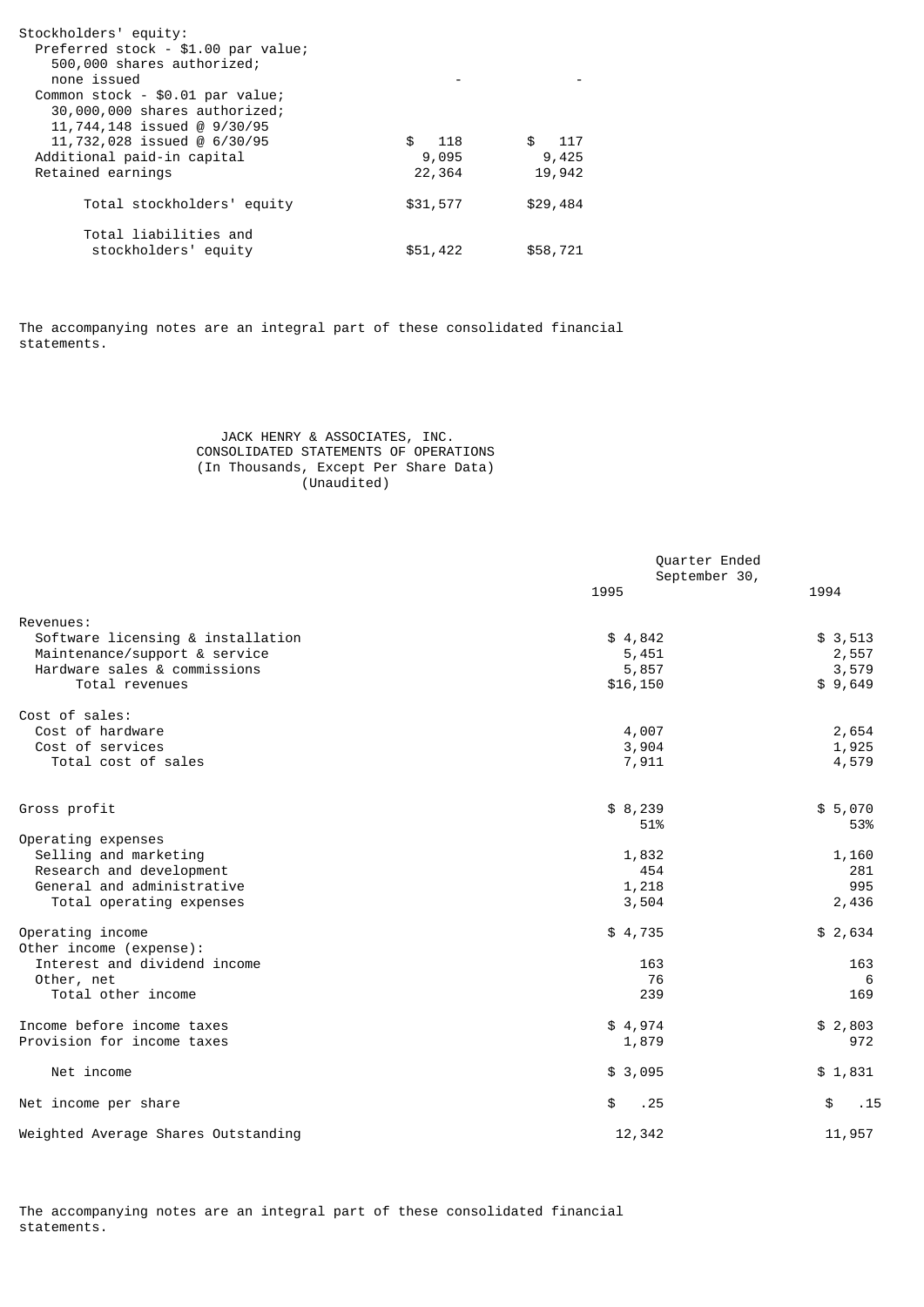# JACK HENRY & ASSOCIATES, INC. AND SUBSIDIARIES CONDENSED STATEMENTS OF CASH FLOWS (In Thousands of Dollars)

| Three Months Ended |  |
|--------------------|--|
| September 30,      |  |

|                                                                                                                                                                                            | 1995                                                | 1994                                      |
|--------------------------------------------------------------------------------------------------------------------------------------------------------------------------------------------|-----------------------------------------------------|-------------------------------------------|
| Cash flows - operating activities:<br>Cash received from customers<br>Cash paid to suppliers and employees<br>Interest and dividends received, net<br>Income taxes paid, net<br>Other, net | \$24,093<br>(14, 856)<br>191<br>(105)<br>69         | \$14,255<br>(8, 072)<br>163<br>(219)<br>4 |
| Net cash flow provided by operating<br>activities                                                                                                                                          | \$9,392                                             | \$6,131                                   |
| Cash flows from investing activities:<br>Proceeds on sale of property & equipment<br>Capital expenditures<br>Short-term investment activity, net<br>Long-term investment activity, net     | $\mathfrak s$<br>$\overline{2}$<br>(1,978)<br>1,023 | \$<br>1<br>(589)<br>(2,001)<br>(19)       |
| Software development<br>Payment of long-term debt<br>Acquisition costs, net                                                                                                                | (101)<br>(5, 514)                                   | (48)<br>(1, 370)                          |
| Net cash used in investing activities                                                                                                                                                      | \$(6, 568)                                          | \$(4,026)                                 |
| Cash flows from financing activities:<br>Proceeds from issuance of common stock<br>upon exercise of stock options<br>Dividends paid<br>Purchase of Treasury Stock                          | $\mathbf{s}$<br>229<br>(673)<br>(791)               | \$<br>26<br>(584)                         |
| Net cash used in financing activities                                                                                                                                                      | \$(1, 235)                                          | (558)<br>\$                               |
| Net increase (decrease) in cash                                                                                                                                                            | \$1,589                                             | \$1,547                                   |
| Cash at beginning of period                                                                                                                                                                | 3,423                                               | 1,942                                     |
| Cash at end of period                                                                                                                                                                      | \$5,012                                             | \$3,489                                   |

The accompanying notes are an integral part of these consolidated financial statements.

# JACK HENRY & ASSOCIATES, INC. AND SUBSIDIARIES NOTES TO THE CONDENSED CONSOLIDATED FINANCIAL STATEMENTS (Unaudited)

## 1. Summary of Significant Accounting Policies

 Description of the Company - Jack Henry & Associates, Inc. ("JHA" or the "Company") is a computer software company which has developed several banking software systems. It markets those systems to financial institutions worldwide along with the computer equipment (hardware) and provides the conversion and software customization services necessary for a financial institution to install a JHA software system. It also provides continuing support and maintenance services to customers using the system. The Company also processes ATM transactions for financial institutions in the U.S. All of these related activities are considered a single business segment.

 Consolidation - The consolidated financial statements include the accounts of JHA and its wholly-owned subsidiaries. All significant intercompany accounts and transactions have been eliminated in the consolidation.

 Other Significant Accounting Policies - The accounting policies followed by the Company are set forth in Note 1 to the Company's consolidated financial statements included in its Annual Report on Form 10-K ("Form 10-K") for the fiscal year ended June 30, 1995.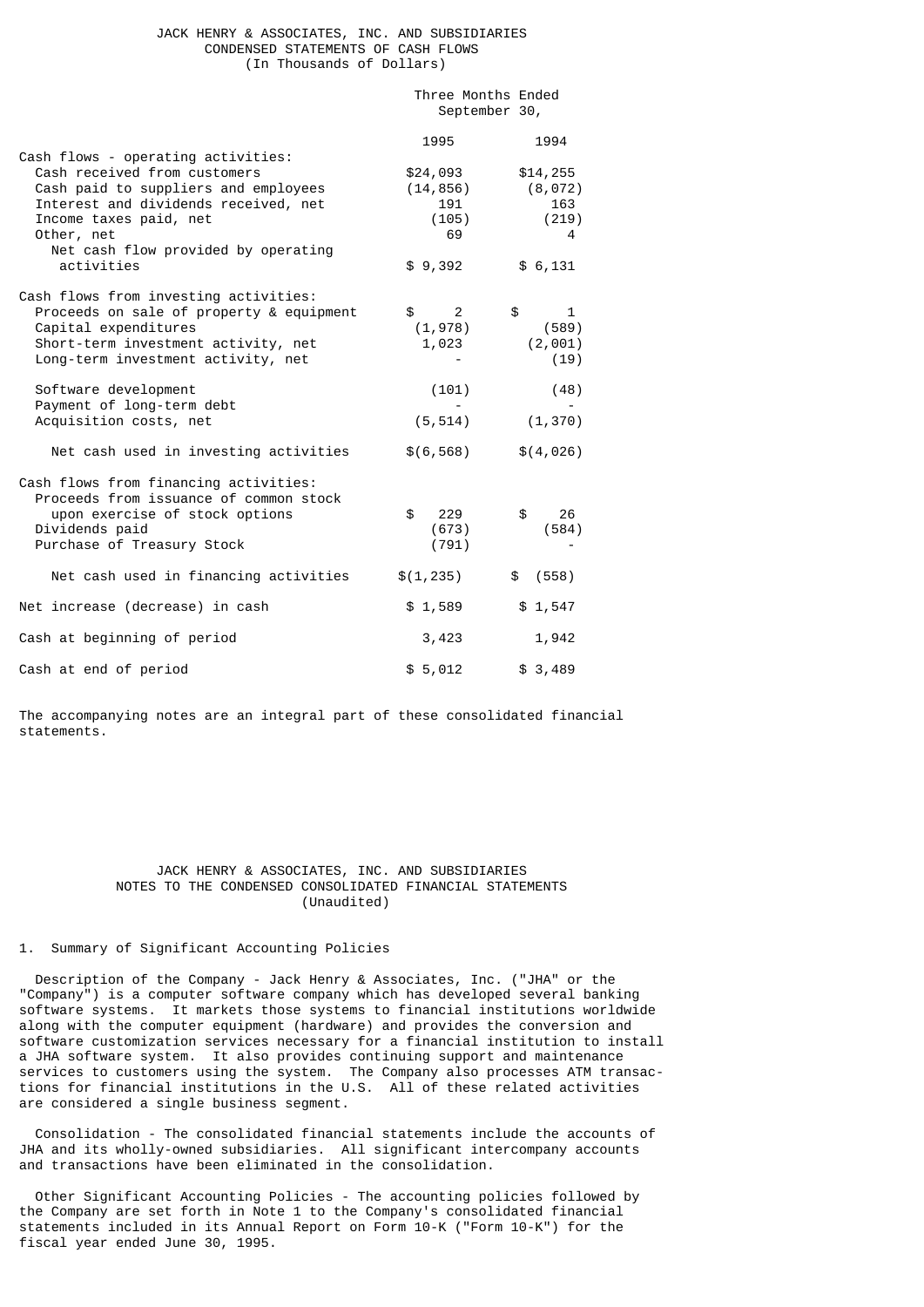## 2. Interim Financial Statements

 The accompanying condensed financial statements have been prepared in accordance with the instructions to Form 10-Q of the Securities and Exchange Commis-

sion and in accordance with generally accepted accounting principles applicable to interim financial statements, and do not include all of the information and footnotes required by generally accepted accounting principles for complete financial statements. The financial statements should be read in conjunction with the audited consolidated financial statements and accompanying notes of the Company for the year ended June 30, 1995, which are included in its Form 10-K.

 In the opinion of management of the Company, the accompanying condensed financial statements reflect all adjustments necessary (consisting solely of normal recurring adjustments) to present fairly the financial position of the Company as of September 30, 1995 and the results of its operations and its cash flows for the three month period then ended.

 The results of operations for the period ended September 30, 1995, are not necessarily indicative of the results to be expected for the entire year.

### 3. Additional Interim Footnote Information

 The following additional information is provided to update the notes to the Company's annual financial statements for developments during the three months ended September 30, 1995:

 Effective September 1, 1995, the Company exercised its option, and purchased all the outstanding stock of Central Interchange, Inc.(CII). CII's primary offering is the processing of ATM transactions for financial institutions in the Midwest. The initial consideration paid to CII's stockholder (who now works for JHA) was \$250,000 in Company stock. Additional payments may be made over the next two years, based on CII's average annual net income.

 As of August 31, 1995, the Company had a \$419,206 note receivable amount on its books. CII's results of operations have been included in these statements for all activity subsequent to September 1, 1995. The stock transaction was accounted for as a purchase.

4. Income Per Share Information

 Earnings per common share are computed by dividing income by the weighted average number of shares of common stock and dilutive common stock equivalents outstanding for the three month period ended September 30, 1995 and 1994.

## Item 2. - Management's Discussion and Analysis of Results of Operations and Financial Condition

## RESULTS OF OPERATIONS

## Background and Overview

Jack Henry & Associates, Inc. ("JHA" or the "Company"), is a leading provider of in-house integrated computer systems that perform data processing for banks and related financial institutions. The Company was founded in 1976. Its proprietary applications software, which operates on IBM computers, is offered under two systems: CIF 20/20(TM), typically for banks with less than \$200 million in assets, and the Silverlake System(R), for banks with assets of \$100 million to \$3 billion. Domestically, JHA frequently sells hardware with its software products. It also provides customer support and related services. The Company's software systems have been installed at over 1240 banks and financial institutions worldwide.

 A detailed discussion of the major components of the results of operations for the quarter ended September 30, 1995, as compared to the same period in the previous year follows.

### Revenues

 Revenues increased 67% to \$16,150,000 in the quarter ended September 30, 1995. Software licensing and installation increased 38%. Maintenance, support and service revenues increased 113% with Liberty contributing a significant portion of the increase. Hardware sales were up 64% from last year's quarter. Overall,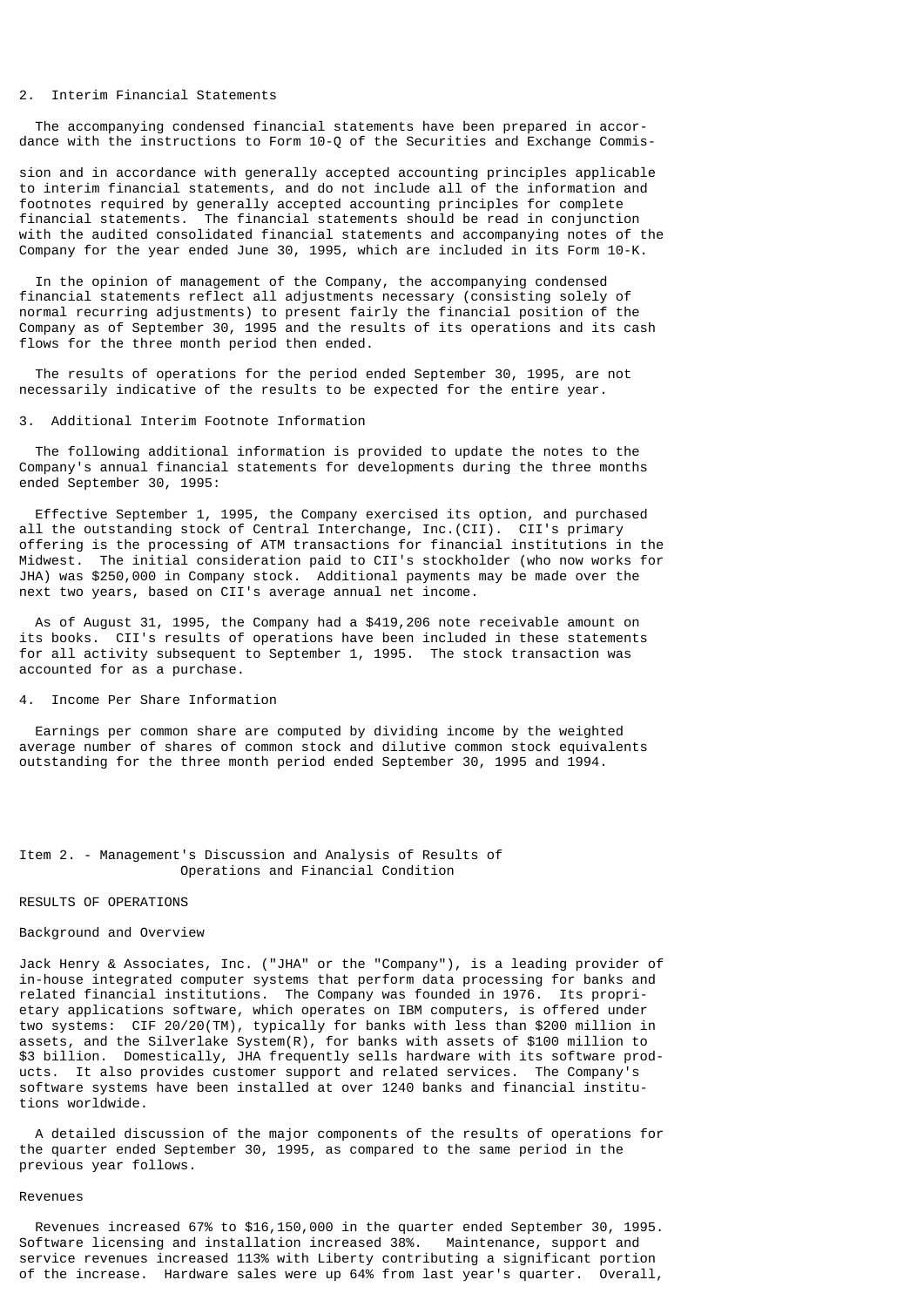revenues continue to be strong as a result in growth in the Company's core business plus contributions from the June acquisitions of SECTOR and Liberty. The Company's non-hardware products and services (higher margin sales) increased 70% over last year.

 The backlog of sales at September 30, 1995 was \$8,913,000, up from \$6,739,000 last year. This is down from the record June 30, 1995 level, and is consistent with management's expectations for the first quarter. Backlog at October 26, 1995 was \$9,010,000.

#### Cost of Sales

 The 73% increase in cost of sales for the first quarter of FY '96 is relatively consistent with the increase in revenues. A large portion of the increase results from the increase in hardware revenues and the related increase in cost of hardware sales. Cost of services increased significantly due to growth in the Company's core business plus the increase in costs as a result of the SECTOR and Liberty acquisitions.

Silverlake System(R) is a registered trademark of Jack Henry & Associates, Inc. CIF 20/20(TM) is a trademark of Jack Henry & Associates, Inc.

# Gross Profit

 Gross profit increased to \$8,239,000 in the first quarter ended September 30, 1995, a 63% increase over last year. The gross margin percentage was 51% of sales compared to 53% last year. The relative mix of the core business and new acquisitions contributed to this being below last year's level.

## Operating Expenses

 Total operating expenses increased 44%. This is a favorable picture, since gross profit increased 63%. Thus, the Company continues to gain efficiencies through growth. Selling expenses increased 58% while research & development and general & administrative expenses increased 62% and 22%, respectively.

### Other Income and Expense

 Other income for the quarter ended September 30, 1995 reflects a net increase when compared to the same period last year.

### Net Income

 Net income from continuing operations for the first quarter was \$3,095,000, or \$.25 earnings per share compared to \$1,831,000, or \$.15 earnings per share in the same period last year.

#### FINANCIAL CONDITION

## Liquidity

The Company's cash and held-to-maturity securities increased to \$9,624,000 at

September 30, 1995, from \$9,488,000 at June 30, 1995. During the quarter the Company paid out a net of \$5,092,000 as a result of the Liberty acquisition. Customer payments and Company profitability more than offset these payments to help improve the Company's net working capital position.

 JHA has available credit lines totaling \$2,215,000, although the Company expects their use to be minimal during FY '96. The Company currently has no short-term or long-term debt obligations.

### Capital Requirements and Resources

 JHA generally uses existing resources and funds generated from operations to meet its capital requirements. Capital expenditures totaling \$1,978,000 for the quarter ended September 30, 1995, were made for additional equipment. These were funded from cash generated by operations. The consolidated capital expenditures of JHA could exceed \$2,500,000 for FY '96.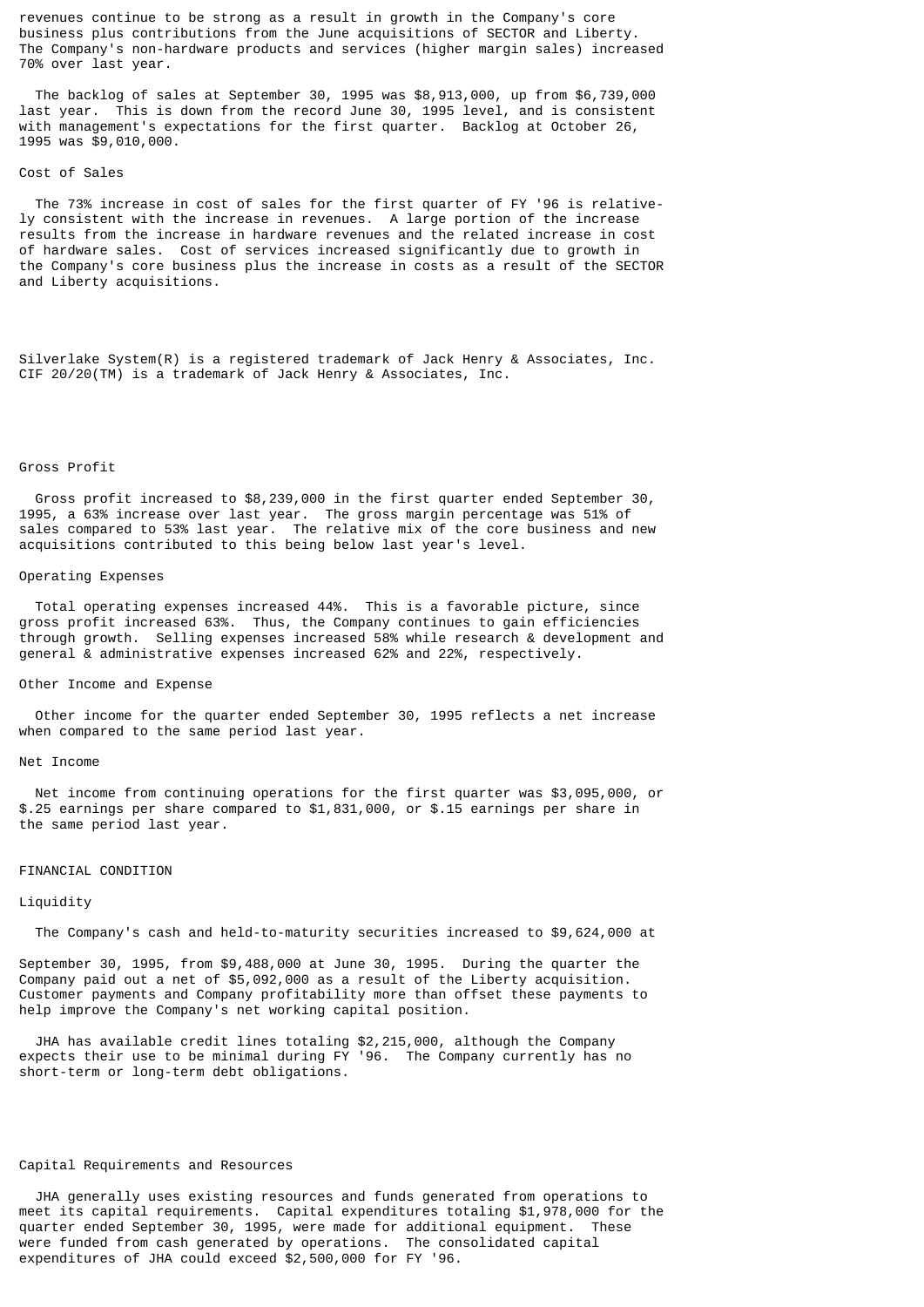The Company paid a \$.0575 per share cash dividend on September 22, 1995 to stockholders of record September 8, 1995 which was funded from working capital. In addition, the Company's Board of Directors, subsequent to September 30, 1995, declared a quarterly cash dividend of \$.0575 per share on its common stock payable December 12, 1995 to stockholders of record on November 21, 1995. This will be funded out of working capital.

## CONCLUSION

 JHA's results of operations and its financial position continued to be quite favorable during the quarter ended September 30, 1995. This reflects the continuing attitude of cooperation and commitment by each employee, management's ongoing cost control efforts and commitment to deliver top quality products and services to the markets served.

# PART II. OTHER INFORMATION

Item 4. Submission of Matters to a Vote of Security Holders.

 The Annual Meeting of the Stockholders of Jack Henry & Associates, Inc. was held on October 31, 1995, for the purpose of electing a board of directors and approving the adoption of the 1995 Non-Qualified Stock Option Plan. Proxies for the meeting were solicited pursuant to Section 14(a) of the Securities and Exchange Act of 1934 and there was no solicitation in opposition to management's solicitations. Management's nominees for director, all incumbents, were elected with the number of votes for and withheld as indicated below:

|                    | For        | Withheld |
|--------------------|------------|----------|
| John W. Henry      | 10,640,073 | 30,286   |
| Jerry D. Hall      | 10,640,289 | 30,070   |
| Michael E. Henry   | 10,640,289 | 30,070   |
| James J. Ellis     | 10,639,973 | 30,386   |
| Burton O. George   | 10,640,089 | 30,270   |
| George R. Curry    | 10,638,589 | 31,770   |
| Michael R. Wallace | 10,640,589 | 29,770   |
| William W. Caraway | 10,627,151 | 43,208   |

Also approved was the adoption of the 1995 Non-Qualified Stock Option Plan with the number of votes for, against and withheld as indicated below:

| For        | Against | Withheld |
|------------|---------|----------|
| 10,006,036 | 612,299 | 52,024   |

Item 5. Other Information

None.

Item 6. Exhibits and Reports on Form 8-K

19.1 (a) Exhibits

None.

(b) Reports on Form 8-K

 The Company filed a Form 8-K dated July 17, 1995, to report the acquisition of the Community Banking Business (CFI) unit of Broadway & Seymour, Inc. ("BSI") under Item 2. CFI financial statements as of June 30, 1995 were filed with the 8-K and pro forma financial information were filed under cover of a Form 8-KA on September 15, 1995 pursuant to Item  $7(a)(4)$  of Form 8-K.

# **SIGNATURES**

 Pursuant to the requirements of the Securities Exchange Act of 1934, the Registrant has duly caused this Quarterly Report on Form 10-Q to be signed on behalf by the undersigned thereunto duly authorized.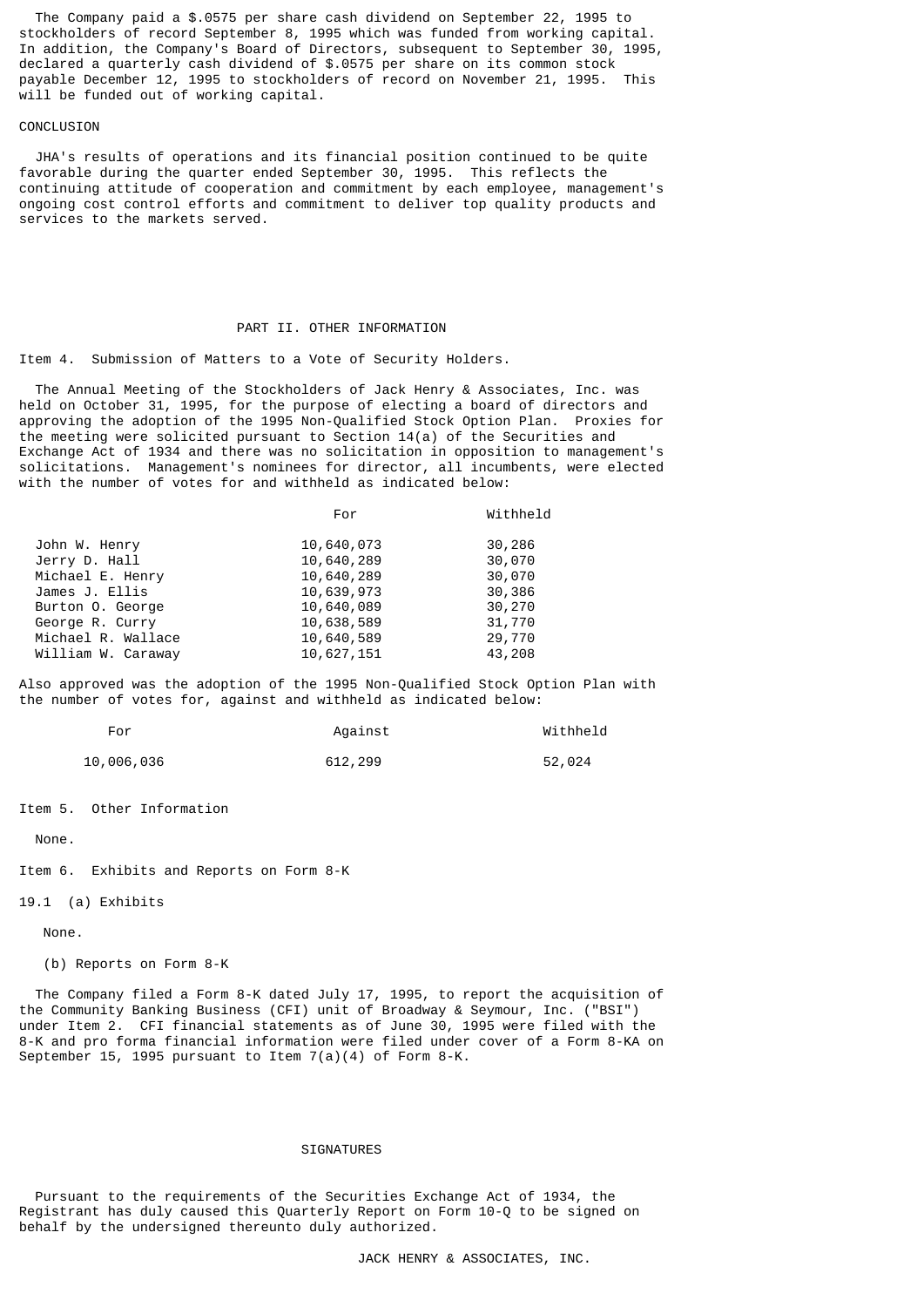Date: November 14, 1995 /s/ Terry W. Thompson Terry W. Thompson Vice President and Chief Financial Officer